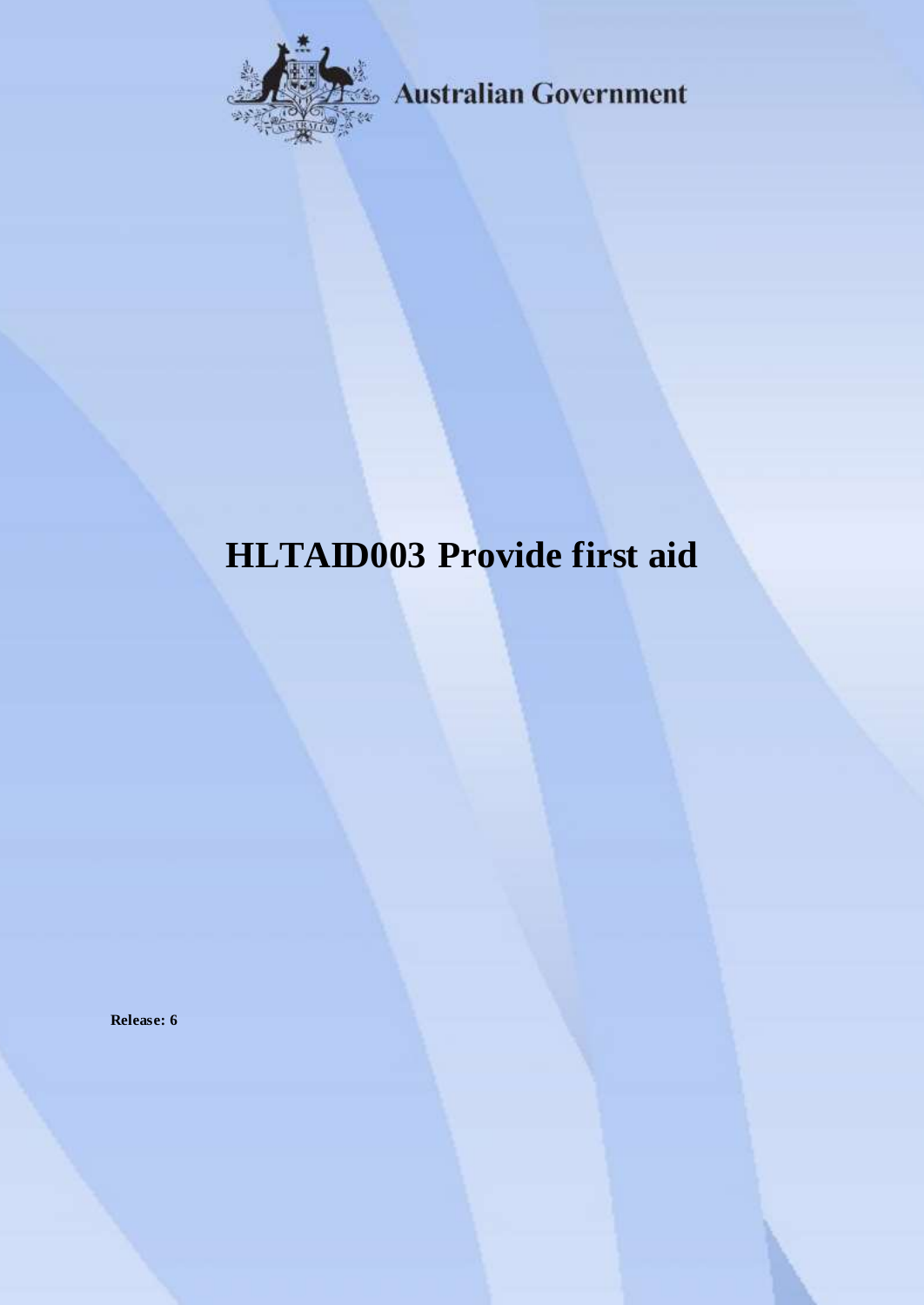### **HLTAID003 Provide first aid**

### **Modification History**

| <b>Release</b> | <b>Comments</b>                                                                                                                                    |
|----------------|----------------------------------------------------------------------------------------------------------------------------------------------------|
| Release 6      | Updated:<br>assessor requirements statement                                                                                                        |
|                | foundation skills lead in statement                                                                                                                |
|                | licensing statement<br>$\bullet$                                                                                                                   |
|                | modification history to reflect 2012 standards                                                                                                     |
|                | Equivalent outcome.                                                                                                                                |
| Release 5      | Updated mapping information. Changes to assessment requirements.<br>Equivalent outcome.                                                            |
| Release 4      | Updated mapping information. Equivalent outcome.                                                                                                   |
| Release 3      | Updated mapping information.                                                                                                                       |
| Release 2      | Minor corrections to formatting to improve readability. Equivalent<br>competency outcome.                                                          |
| Release 1      | This version was released in HLT Health Training Package release 1.0<br>and meets the requirements of the 2012 Standards for Training<br>Packages. |
|                | Significant changes to elements and performance criteria, changes to<br>scope of unit. New evidence requirements for assessment.                   |
|                | Removal of prerequisite unit.                                                                                                                      |

### **Application**

This unit describes the skills and knowledge required to provide a first aid response to a casualty. The unit applies to all workers who may be required to provide a first aid response in a range of situations, including community and workplace settings.

*Specific licensing /regulatory requirements relating to this competency, including requirements for refresher training should be obtained from the relevant national/state/territory Work Health and Safety Regulatory Authorities.*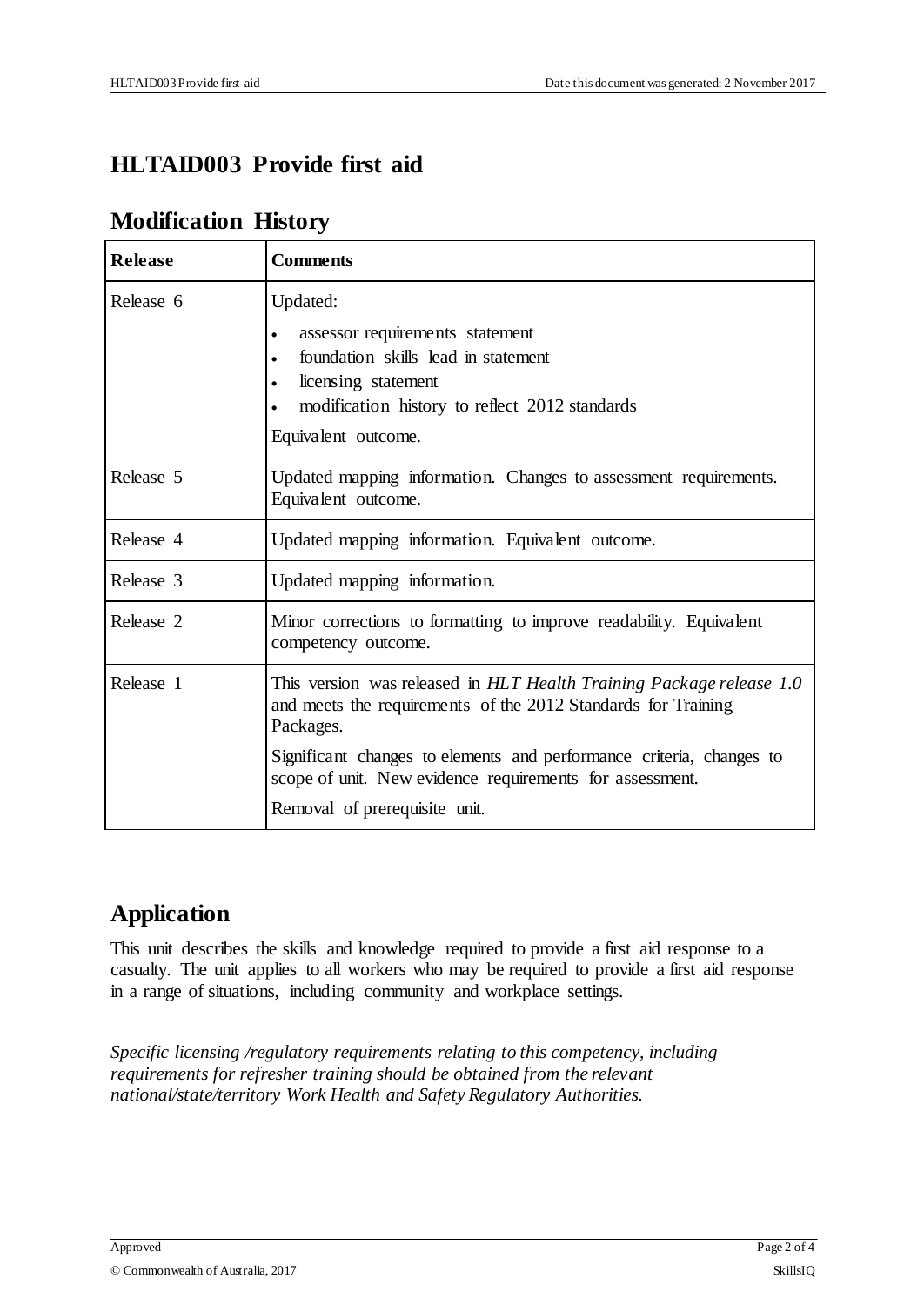## **Elements and Performance Criteria**

| <b>ELEMENT</b>                             | PERFORMANCE CRITERIA                                                                                             |
|--------------------------------------------|------------------------------------------------------------------------------------------------------------------|
| Elements define the essential<br>outcomes. | Performance criteria specify the level of performance<br>needed to demonstrate achievement of the element.       |
| 1. Respond to an emergency                 | 1.1 Recognise an emergency situation                                                                             |
| situation                                  | 1.2 Identify, assess and manage immediate hazards to<br>health and safety of self and others                     |
|                                            | 1.3 Assess the casualty and recognise the need for first<br>aid response                                         |
|                                            | 1.4 Assess the situation and seek assistance from<br>emergency response services                                 |
| 2. Apply appropriate first aid             | 2.1 Perform cardiopulmonary resuscitation (CPR) in                                                               |
| procedures                                 | accordance with Australian Resuscitation Council (ARC)<br>guidelines                                             |
|                                            | 2.2 Provide first aid in accordance with established first<br>aid principles                                     |
|                                            | 2.3 Display respectful behaviour towards casualty                                                                |
|                                            | 2.4 Obtain consent from casualty where possible                                                                  |
|                                            | 2.5 Use available resources and equipment to make the<br>casualty as comfortable as possible                     |
|                                            | 2.6 Operate first aid equipment according to<br>manufacturer's instructions                                      |
|                                            | 2.7 Monitor the casualty's condition and respond in<br>accordance with first aid principles                      |
| 3. Communicate details of the<br>incident  | 3.1 Accurately convey incident details to emergency<br>response services                                         |
|                                            | 3.2 Report details of incident to workplace supervisor as<br>appropriate                                         |
|                                            | 3.3 Maintain confidentiality of records and information<br>in line with statutory and/or organisational policies |